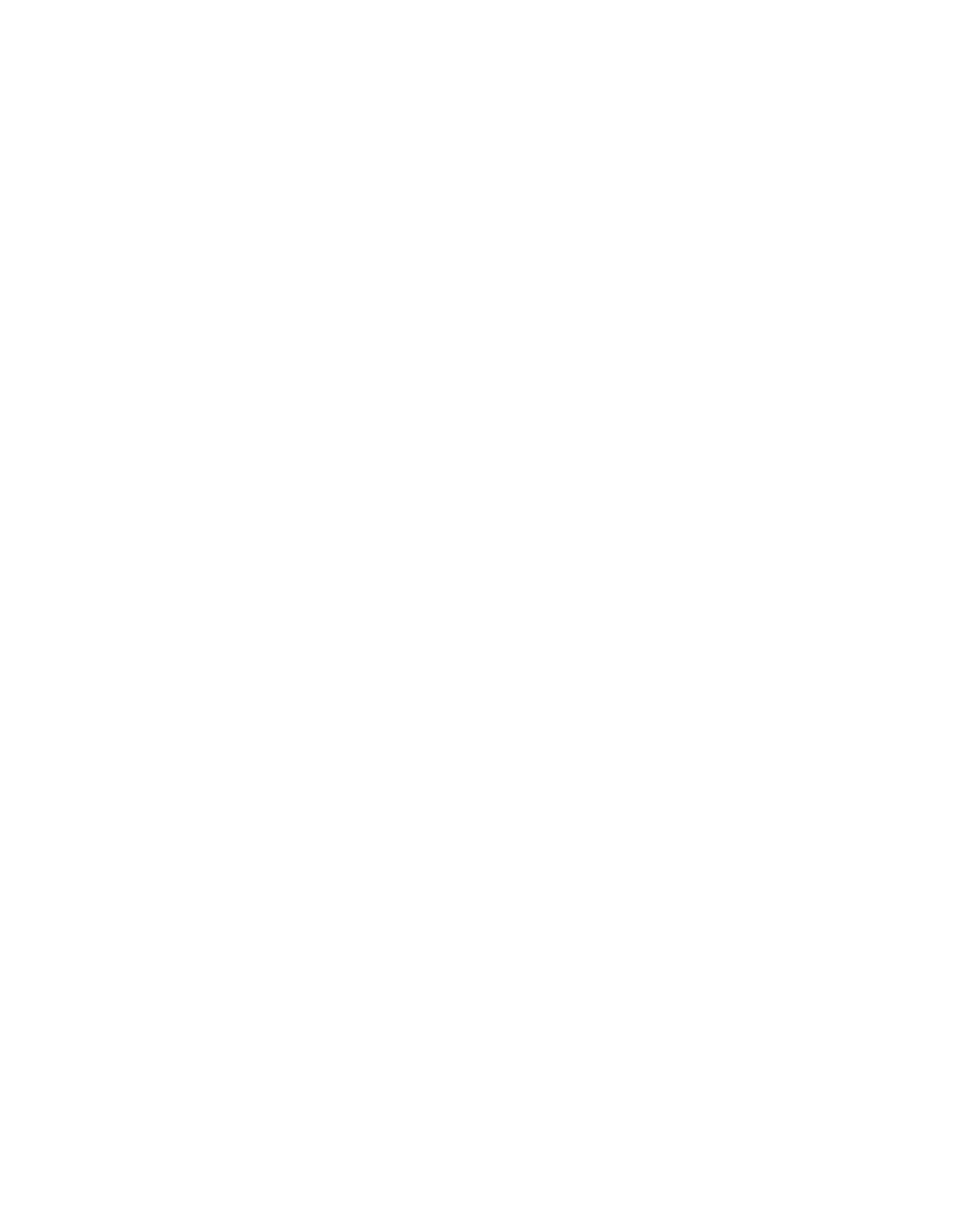

**Planning & Zoning Meeting Minutes**

Municipal Complex 311 Burton Hill Road Westworth Village, TX 76114 cityofwestworth.com

| Tuesday, February 8, 2022<br>6:30 PM |                                    |                                        | <b>Council Chambers</b> |
|--------------------------------------|------------------------------------|----------------------------------------|-------------------------|
| <b>ATTENDEES:</b>                    | Chairperson<br>Member              | <b>Steve Beckman</b><br>Darla Thornton |                         |
|                                      | Member                             | Al Dias                                |                         |
|                                      | Member                             | <b>Richard Cervenka</b>                |                         |
|                                      | Member                             | Dani Briones                           |                         |
|                                      | Mayor                              | L. Kelly Jones                         |                         |
|                                      | City Administrator/ City Secretary | <b>Brandy Barrett</b>                  |                         |
|                                      | <b>Chief of Police</b>             | <b>Kevin Reaves</b>                    |                         |
|                                      | <b>Deputy City Secretary</b>       | Elisa Greubel                          |                         |
| <b>ABSENT:</b>                       | Member                             | <b>Nyles Nielsen</b>                   |                         |
|                                      | Member                             | Margaret Worthington                   |                         |

#### **CALLED TO ORDER at 6:30 pm by Chairperson Steve Beckman.**

#### **CITIZEN COMMENTS**

*This is an opportunity for citizens to address the commission on any matter over which they have authority, whether it is or is not posted on the agenda. The commission is not permitted to discuss or take action on any presentations concerning an item not listed on the agenda. Citizens may speak up to three (3) minutes or the time limit determined by the mayor or presiding officer.*

• There were no citizen comments*.*

#### **PUBLIC HEARINGS, ACTION, & BRIEFING ITEMS**

- **A.** Approval of minutes from Planning and Zoning Meeting on October 5, 2021. **MOTION to approve the October 5, 2021, meeting minutes. MADE BY:** Darla Thornton. **SECOND BY:** Al Dias. **Motion passed** by a vote of 5 Ayes and 0 Nays.
- **B.** Public hearing to receive citizen comment and input on the site plan for The Shoppes of Hawks Creek, Block 2 Lot 9R-2, commonly known as 6610 Hawks Creek Ave, Westworth Village TX. **This item was requested to be removed from this agenda and postponed to a later meeting by the property owner. It was tabled and no action was taken.**
- **C.** Discuss and take action on the site plan for The Shoppes of Hawks Creek, Block 2 Lot 9R-2, commonly known as 6610 Hawks Creek Ave, Westworth Village TX. (The Planning and Zoning Commission and the City Council approved the replat of this property in October 2021)

**This item was requested to be removed from this agenda and postponed to a later meeting by the property owner. It was tabled and no action was taken.**

**D. The Chair opened Public Hearing #2 at 6:32 PM.**

Public hearing to receive citizen comment and input on the building permit for The Shoppes of Hawks Creek, Block 2 Lot 4, commonly known as 6650 Hawks Creek Ave, Westworth Village TX.

There were no comments.

**The Chair closed Public Hearing #2 at 6:32 PM.**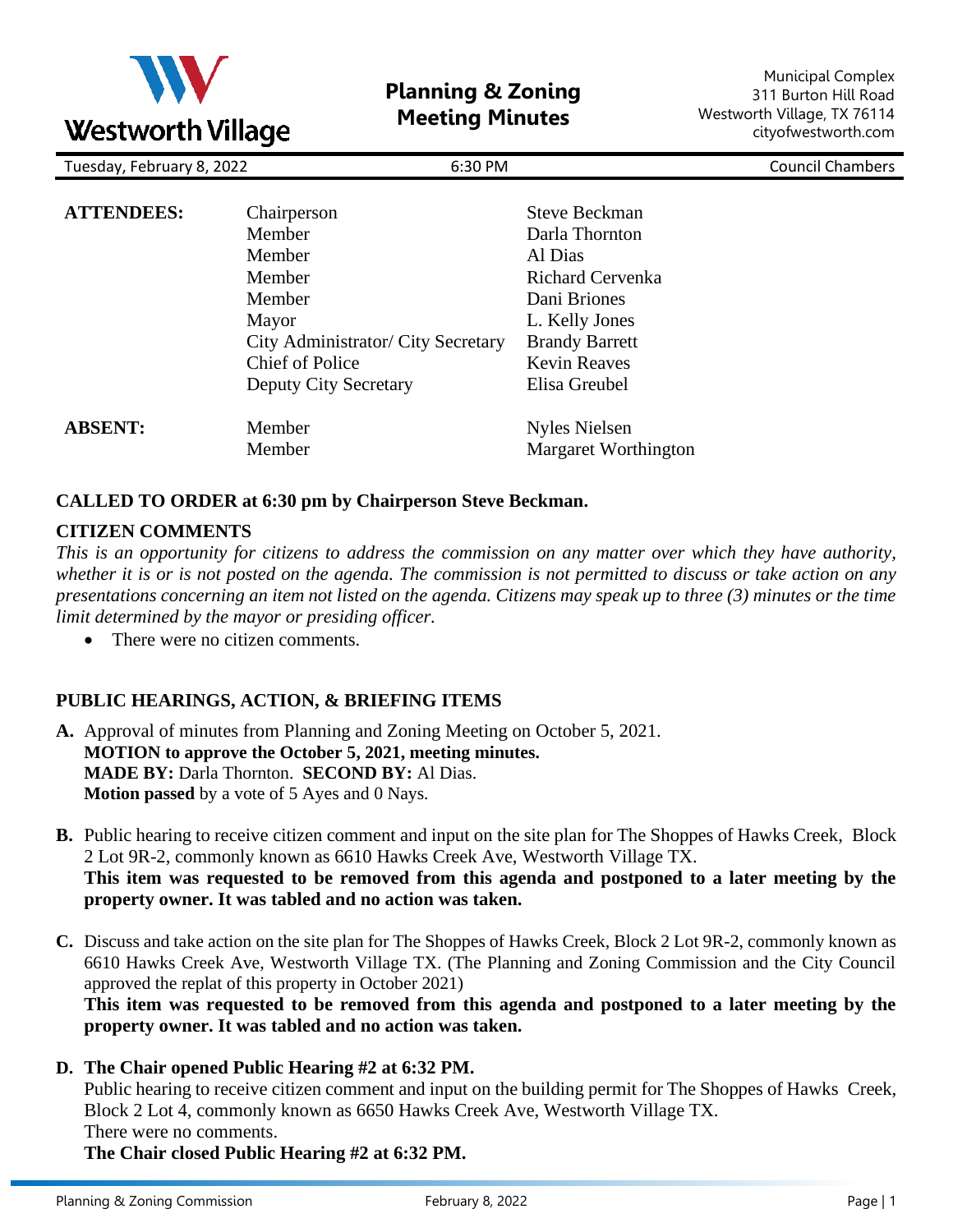**E.** Discuss and take action on the building permit application for The Shoppes of Hawks Creek, Block 2 Lot 4, commonly known as 6650 Hawks Creek Ave, Westworth Village TX. (*Chick-fil-a is adding a covered drive thru area for their employees to be out of the weather, as noted in their original plans for a future addition when the building was initially approved.)*

There was a brief discussion to ensure that they still met all parking space requirements.

**MOTION to approve the building permit application for The Shoppes of Hawks Creek, Block 2 Lot 4, commonly known as 6650 Hawks Creek Ave, Westworth Village TX.**

**MADE BY:** Al Dias. **SECOND BY:** Darla Thornton. **Motion passed** by a vote of 5 Ayes and 0 Nays

**F.** Next meeting will be scheduled for March 3 at 6:00 PM

#### **ADJOURNED at 6:34 PM by Steve Beckman, Chair.**

**MINUTES APPROVED on this the 3rd day of March 2022.**

**Steve Beckman, Chair**

#### **SIGNATURE ATTESTED BY:**

**\_\_\_\_\_\_\_\_\_\_\_\_\_\_\_\_\_\_\_\_\_\_\_\_\_\_\_\_\_\_\_\_**

**\_\_\_\_\_\_\_\_\_\_\_\_\_\_\_\_\_\_\_\_\_\_\_\_\_\_\_\_\_\_\_\_**

**Brandy G. Barrett** City Administrator/ City Secretary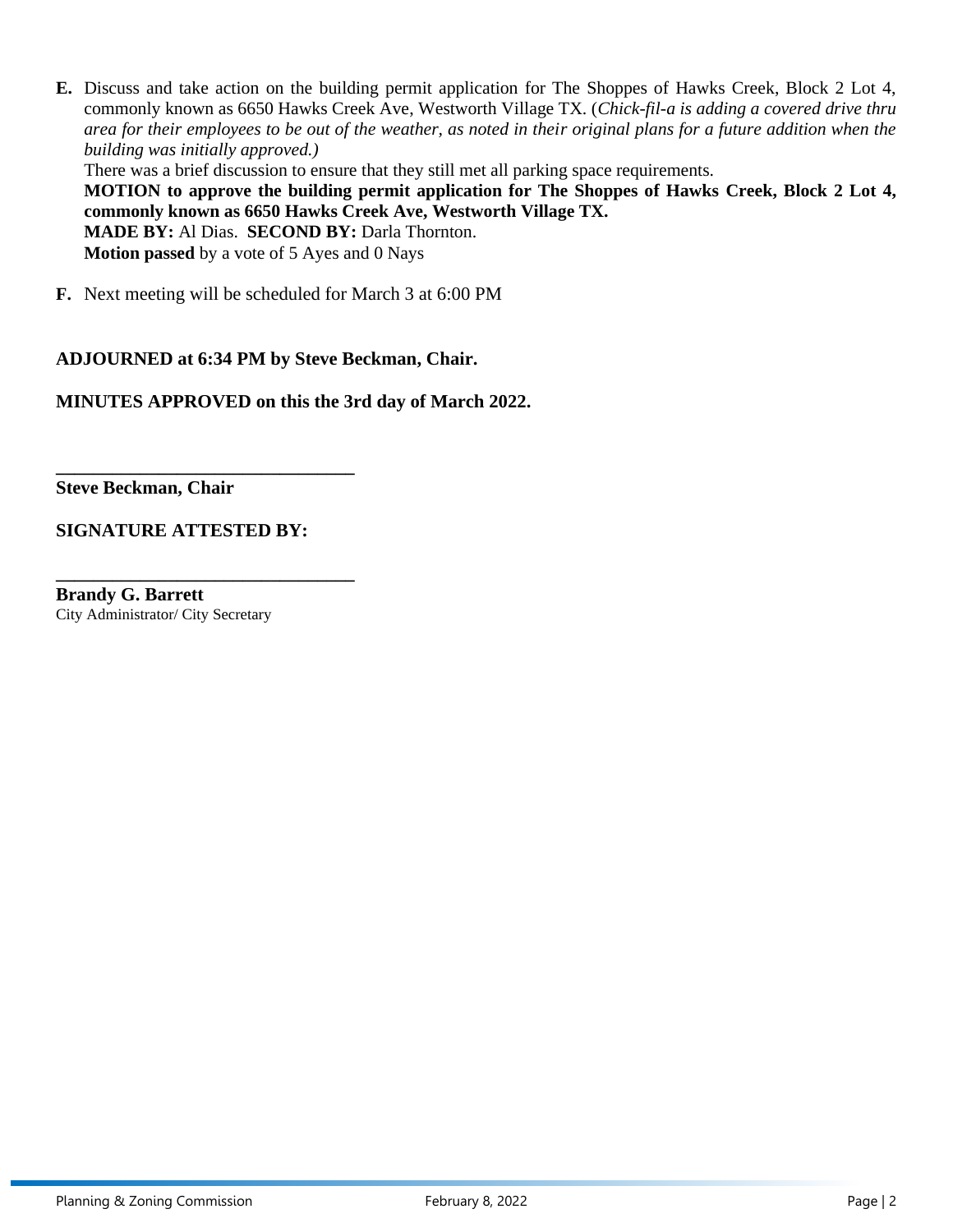

# **Administrator Report Rezoning Application 285 Roaring Springs Rd**

March 3, 2022 Council Chambers

# **Staff Recommendation:**

Staff recommends approval.

## **Prior Action:**

The property was zoned "O" Office, and the previous owner requested it be rezoned to "SF-A" Residential, with the intention of building a home. The property recently sold, without any prior development. The current owners would like the property to be rezoned back to the prior zoning classification of "O" Office.

### **Background Information/Analysis:**

The new owners intend on building an office building and have been working with PW utility connection points. In addition, the city engineers have outlined the following basic floodplain/storm sewer requirements:

- The storm sewer will need an adequate outfall to the creek. Adequate outfall is defined as the location of an acceptable outfall that does not create adverse flooding or erosion conditions. The storm sewer design shall account for tailwater from the creek.
- A floodplain study will be required to demonstrate 100-year WSE increases of 0.00' or less from pre- to postproject conditions and shall not create adverse erosive conditions. The study shall be signed and sealed and shall include a description of how flows used in the floodplain study are appropriate for design 100-year flows/WSEs along the property. Finished floor of the buildings shall be 2' above the design 100-year WSEs.
- A CLOMR and LOMR will be required. The CLOMR and LOMR shall follow FEMA criteria.

They have continued to pursue plans but have not submitted anything for formal review, as they are waiting on the rezoning of the property. As required by the Local Government Code and City Ordinance, notification letters were mailed to all property owners within 200 feet of the property and two signs have been placed on the property in prominent places. In addition, the required legal notices were placed in the newspaper for both the P&Z and Council meetings.



*As always, if you have any questions, I can be reached at 817-710-2526, or via email at [bbarrett@cityofwestworth.com.](mailto:bbarrett@cityofwestworth.com)* Brandy Barrett

City Administrator/City Secretary